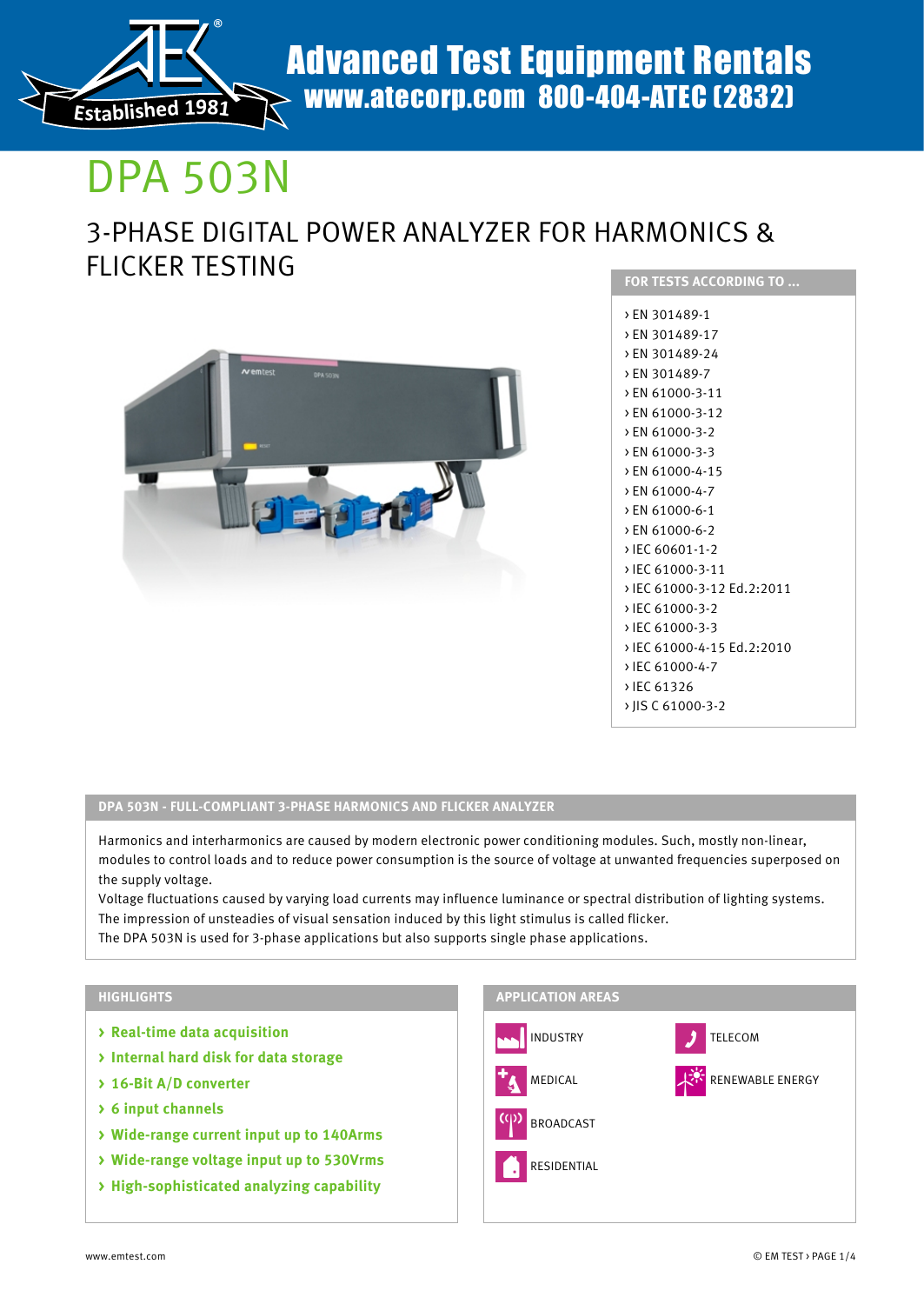# **TECHNICAL DETAILS**

| <b>MEASURING SYSTEM</b> |                                      |  |
|-------------------------|--------------------------------------|--|
| Input channels          | 6 (3x current & 3x voltage)          |  |
| Frequency range         | 15Hz - 3,000Hz                       |  |
| A/D converter           | 16 Bit                               |  |
| Controller              | Embedded processor Pentium<br>200MHz |  |
| Signal processor        | Motorola DSP                         |  |
| Memory                  | Internal hard disk                   |  |
| Category                | Class I per IEC/EN 61000-4-7         |  |

| <b>VOLTAGE INPUT</b> |                             |
|----------------------|-----------------------------|
| Input range          | $10 - 530V$ rms             |
| Overload             | 4,000V peak                 |
| Accuracy             | Better than 0.4% of reading |

# **CURRENT INPUT**

| Input range             | Depending on used CT model.<br>Max. 140A with delivered CT model       |
|-------------------------|------------------------------------------------------------------------|
| Accuracy external<br>CΤ | Related to 16A<br>2 turns better than 0.8%<br>5 turns better than 0.6% |

# **GENERAL DATA**

| Temperature   | $0^{\circ}$ C - 40 $^{\circ}$ C   |
|---------------|-----------------------------------|
| Rel. humidity | 10% - 90%, non-condensing         |
| Power supply  | 85V - 255V, 47Hz - 63Hz           |
| Power         | Max. 50W                          |
| Dimension     | 19" 3HU: 133mm x 449mm x 400mm    |
| Weight        | 12kg                              |
| Insulation    | Input to case / input 3kV rms     |
| Interface     | USB for control and data transfer |



# **HARMONICS ANALYSIS**

| As per                  | IEC/EN 61000-3-2<br>JIS C 61000-3-2<br>IEC/EN 61000-3-12:2011                                     |
|-------------------------|---------------------------------------------------------------------------------------------------|
| Design as per           | IEC/EN 61000-4-7 (2002 &<br>Am.1:2008)                                                            |
| Harmonics               | 1st - 50th order                                                                                  |
| Grouping as per         | IEC/EN 61000-4-7 (2002) for<br>Interharmonics                                                     |
| Synchronization         | PLL; accuracy better than 0.005%                                                                  |
| Measuring<br>window     | Rectangular window (8,10,12,16<br>periods)                                                        |
| Algorithm               | <b>FFT</b>                                                                                        |
| Smoothing filter        | 1st order 1,5s digital low pass filter<br>(on/off), selectable                                    |
| Anti-aliasing filter    | >90dB                                                                                             |
| Measurement<br>duration | More than 30 hours, limited by the<br>hard-disk capability (approx.<br>1MB/min of measuring data) |
| Display                 | Vrms, Irms, Ipeak, Vpeak                                                                          |
| Harmonics               | V. I. Phase, P. Q. S (2nd - 50th order)                                                           |
| Power information       | P, Q, S, Power factor, THD(U),<br>$THD(I)$ ,<br>Crest factor(u), Crest factor(i)                  |

| <b>FLICKER ANALYSIS</b>        |                                                                        |
|--------------------------------|------------------------------------------------------------------------|
| As per                         | IEC/EN 61000-3-3<br>IEC/EN 61000-3-11                                  |
| Design as per                  | IEC/EN 61000-4-15 (2003 & 2010)<br>230V, 50/60Hz and<br>120V, 50/60Hz  |
| <b>Accuracy Pst and</b><br>Plt | Better than 5%                                                         |
| Accuracy dmax,<br>dc. dt       | 0.15%                                                                  |
| Flicker data                   | Pst and Plt. Vrms. dmax. dc. dt.<br>P50%S, P10%S, P3%S, P1%S,<br>P0.1% |
| Maximum values                 | Pst, dmax, dc, dt                                                      |
| Observation<br>period          | Min. 1 min. selectable                                                 |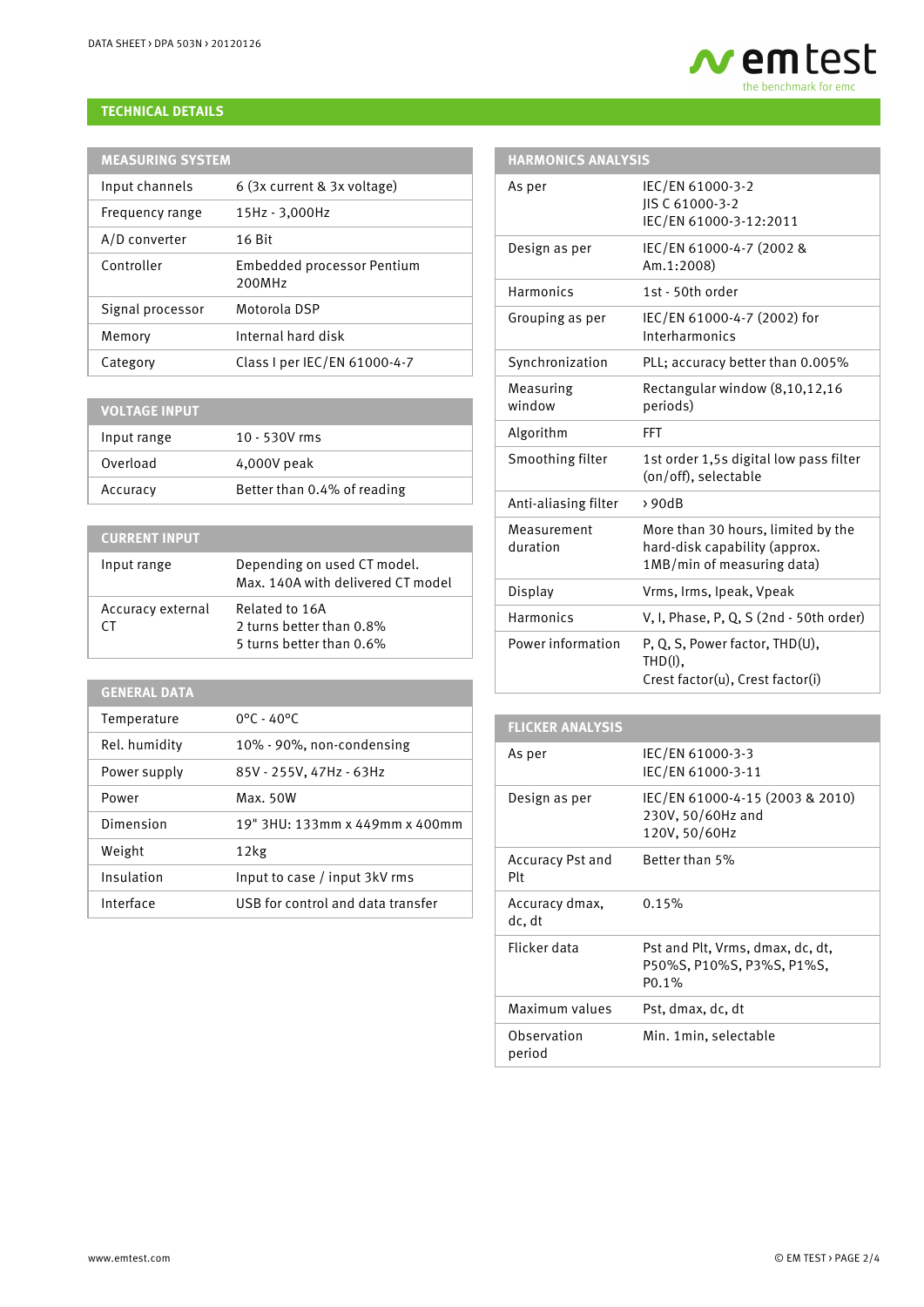

# **TECHNICAL DETAILS**

| FLICKER IMPEDANCE AIF 503NX (OPTION; SEPARATE<br>UNIT) |                                                                                                             |
|--------------------------------------------------------|-------------------------------------------------------------------------------------------------------------|
| As per                                                 | IEC/EN 61000-3-3, IEC/EN<br>61000-3-11 and IEC 60725 for<br>3-phase applications                            |
| Zref                                                   | all models                                                                                                  |
| Line L1, L2, L3                                        | $0.24$ ohm + $j0.15$ ohm                                                                                    |
| Neutral                                                | $0.16$ ohm + $j0.10$ ohm                                                                                    |
| Ztest                                                  | excluding model AIF 503N16                                                                                  |
| Line L1, L2, L3                                        | $0.15$ ohm + $j0.15$ ohm                                                                                    |
| Neutral                                                | $0.10$ ohm + j $0.10$ ohm                                                                                   |
| Accuracy                                               | Better than 3%                                                                                              |
| R.M.S. current                                         | Depending on selected model                                                                                 |
|                                                        | Each inductor is designed as a<br>non-saturable air coil and is matched<br>manually to the specified value. |